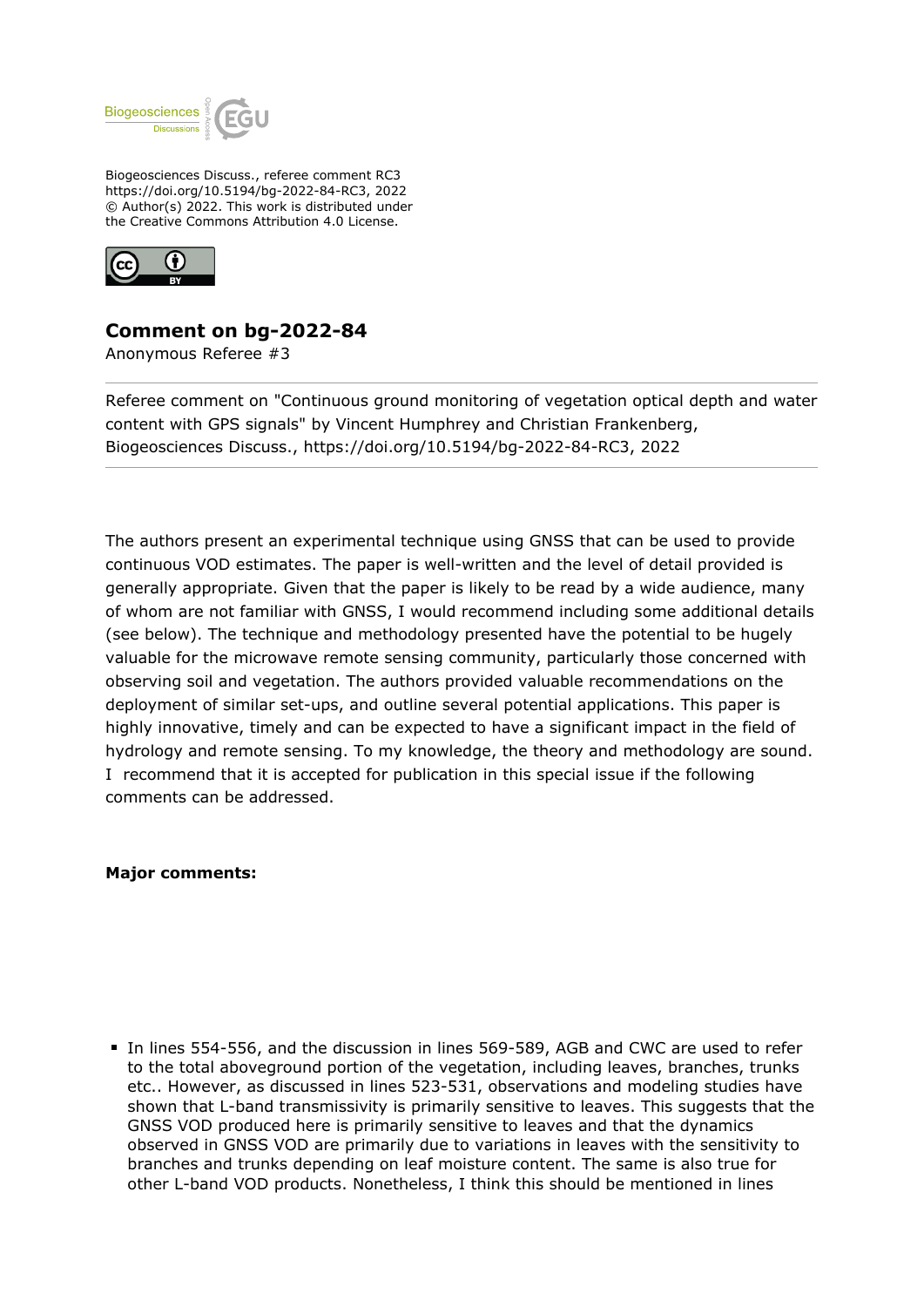565-576 as it provides some explanation for the difference among the estimates based on the models of Vitucci and Brandt. It also serves as a caution to users on the interpretation of AGB derived from VOD.. It is also relevant for the discussion of CWC because (1) the CWC is calculated using the estimated AGB and (2) the definition of "canopy", in the sense of which constituents are observed, varies depending on leaf moisture content - the dynamics in this CWC are expected to be primarily due to leaf water dynamics.

Define what is meant by canopy in the paper. Is it used to mean the aboveground portion of the vegetation? The portion above the sensor? Or the upper layer of the forest? It is important to be clear here because the paper is likely to be read from both the remote sensing community as well as the forest ecology community. This is also relevant in the context of the discussion above regarding canopy water content.

■ Lines 107-110: I would not use "proxy" here. GNSS-VOD should not be considered a direct proxy for biomass or leaf water status. The current formulation suggest that the relationship between GNSS-VOD and biomass and leaf water status is more direct than it is. It is fine to say that GNSS-VOD could be useful to interpolate and gap-fill sparse and labour-intensive measurements of biomass and leaf water status but there many assumptions and models needed between the two.

**Section 3.1: For readers not familiar with GNSS, it would be helpful here to provide** some description of how the data shown in Figure 3 are obtained in terms of satellite overpasses, viewing geometry etc.. A short description of GNSS constellations would be helpful. It would also be helpful to explain how Figure 3 should be read in terms of azimuth and incidence/elevation angle. Please label azimuth and incidence angle on the plots and/or mention in the caption to improve readability for new users.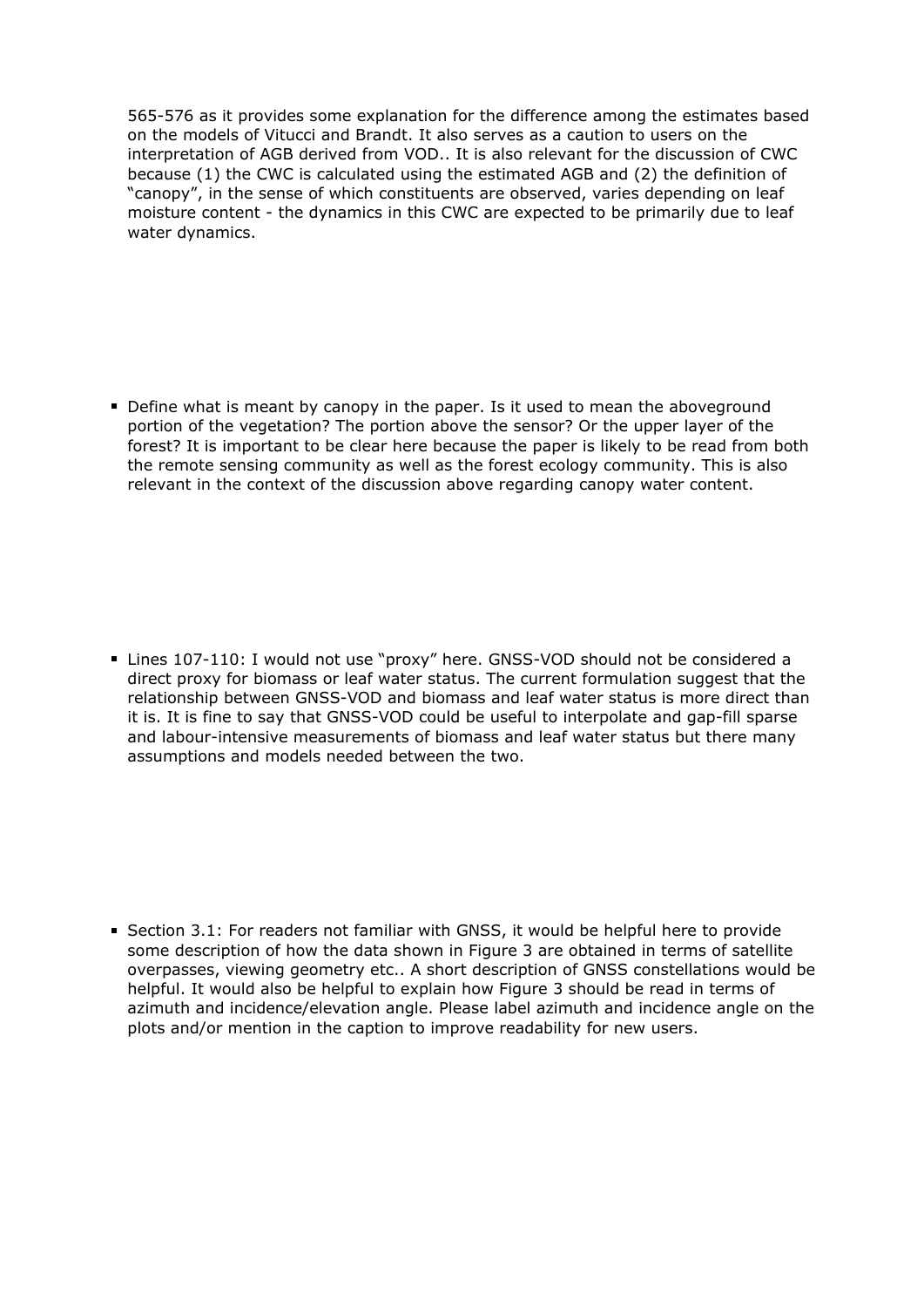Section 3.1: Provide details on how data from different GNSS constellations are merged. In particular, mention if there are any systematic differences and how they are handled during merging.

Line 294 – 302: I'm not convinced by this argument. If non-random multipath interferences are not excluded, will they not introduce or contribute to spurious values of VOD rather than random noise? If so, there is a danger that these are incorrectly interpreted as VOD variations? Please demonstrate that this is not the case.

Section 3.3: I found the nomenclature in this section, particularly the use of the terms anomaly and static, confusing and potentially misleading. In practice, the issue is that a robust estimate of the temporal variation can only be obtained at the expense of spatial aggregation, i.e. a loss of spatial resolution. The methodology to obtain the time series itself is fine, but I would recommend re-thinking the nomenclature.

■ Lines 495 to 507: Why is it necessary to optimize v\_veg with a daily time step? In a forest, in particular, this quantity is likely to vary over much longer time scales. This could obviate the need for some of the low-pass filtering in later steps.

The conclusion should include some discussion of the trade-off between temporal and spatial resolution. Lines 460-466 could be moved to the conclusion as part of this discussion. It is relevant in terms of the processing, but also in terms of sensor installation. I think it is important to emphasize that the capacity to obtain finer angular resolution comes at the expense of temporal resolution. There are applications where one might be more critical than the other, and many applications where the trade-off is non-trivial.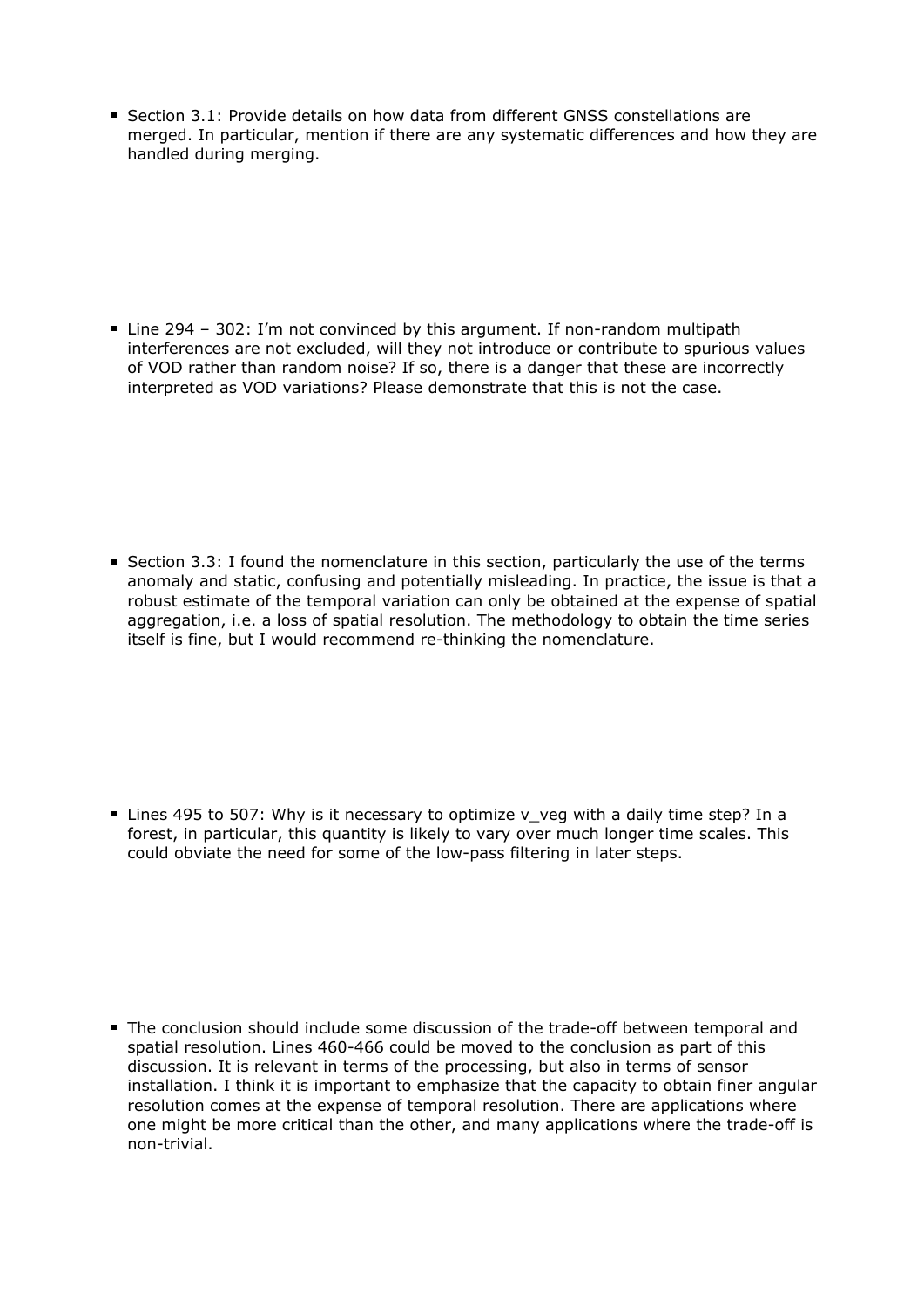## **Minor comments:**

I would recommend having it proof-read by a native speaker to remove small errors.

Line 11: time-consuming destructive samples

Line 18: at a forested site

Line 24: Sensitivity to rainfall and dew deposition events ….

Line 33: remove "direct". The information is not direct. It needs to be inferred from retrieval products.

Line 39: re-phrase. The use of arguably and currently is awkward.

Line 166: How many leaf samples? Provide details of the protocol used to ensure that the leaves collected were representative.

Line 228: Define vegetation density for readers not familiar with microwave remote sensing.

Figure 2: In the caption, replace "Canopy transmissivity" with GNSS VOD.

Line 247: This should be Eq.9 ?

Line 279: It would be useful to indicate which data are excluded on Figure 3(d), in terms of time of day so that the reader can put the discussion in this section in the context of the data they see in Figure 3.

Line 419: The study of Vermunt describes a diurnal cycle in backscattern (not VOD) due to dew and interception. It belongs in the first paragraph of this section.